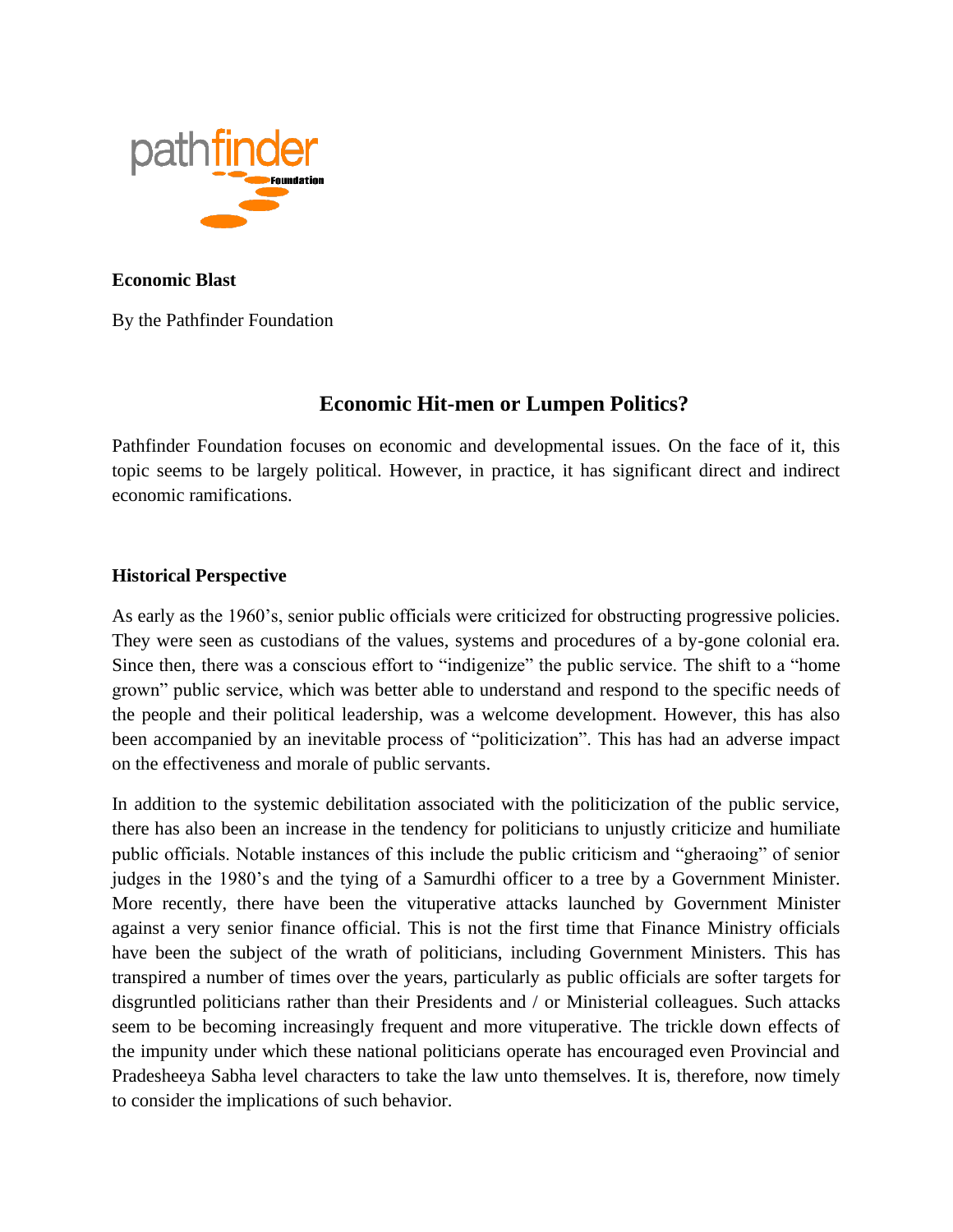## **Economic Costs of Undermining Public Officials**

First, it is important to recognize that Sri Lanka has been "living beyond its means" for several decades. The Finance Ministry has faced a constant battle since the late-1970's to contain the excessive spending of successive Governments. Graduation to lower-middle-income country status, the loss of eligibility to foreign aid and the resulting greater reliance on foreign commercial borrowings has compounded the problem. Fiscal consolidation is necessary and inevitable. The Government has recognized this and has set clear targets for achieving this. There is no merit, therefore, in attacking public officials who are implementing government policies for this purpose. The time has now come for Ministers, politicians of all parties and the people to focus on understanding the financial constraints confronting the country. This would be a more "patriotic" act than launching vicious personal attacks on senior officials who are trying to make the best of a difficult environment for the public finances.

Secondly, the public service is already having difficulty in attracting and retaining good quality officials. The causality for this is complex and includes factors such as poor pay and morale. In such a context, unjustified personal attacks on very senior and experienced officials stemming from a lack of knowledge and understanding could result in demoralization or even loss of such persons from public service. This not only has adverse implications for policy-making in key areas but also brings into question the caliber and motivation of those who make such attacks.

Thirdly, such attacks on senior Finance officials send very inappropriate messages to both local and foreign investors. All investors, particularly the latter, constantly assess the quality of the senior economic management team of a country. If members of this group are subject to unsubstantiated and unjustified attacks from Government Ministers, there would inevitably be loss of confidence with significant adverse implications for the country's development prospects.

## **Consequences of Impunity**

A robust debate on economic policies is both welcome and necessary. However, vituperative personal attacks on public officials have only negative consequences. It must also be recognized that political leaders of this country have a crucial role to play in maintaining good standards in public life. Failure on their part on this front has cascading effects which would ultimately affect their political future as well as undermine the whole fabric of society

This will inevitably have adverse economic consequences as well. For instance, the killing of the tourist in Tangalle, the attack on his partner and the impunity that seems to be enjoyed by the alleged perpetrators will inevitably have adverse consequences for achieving the ambitious target set for the tourist industry by HB the President